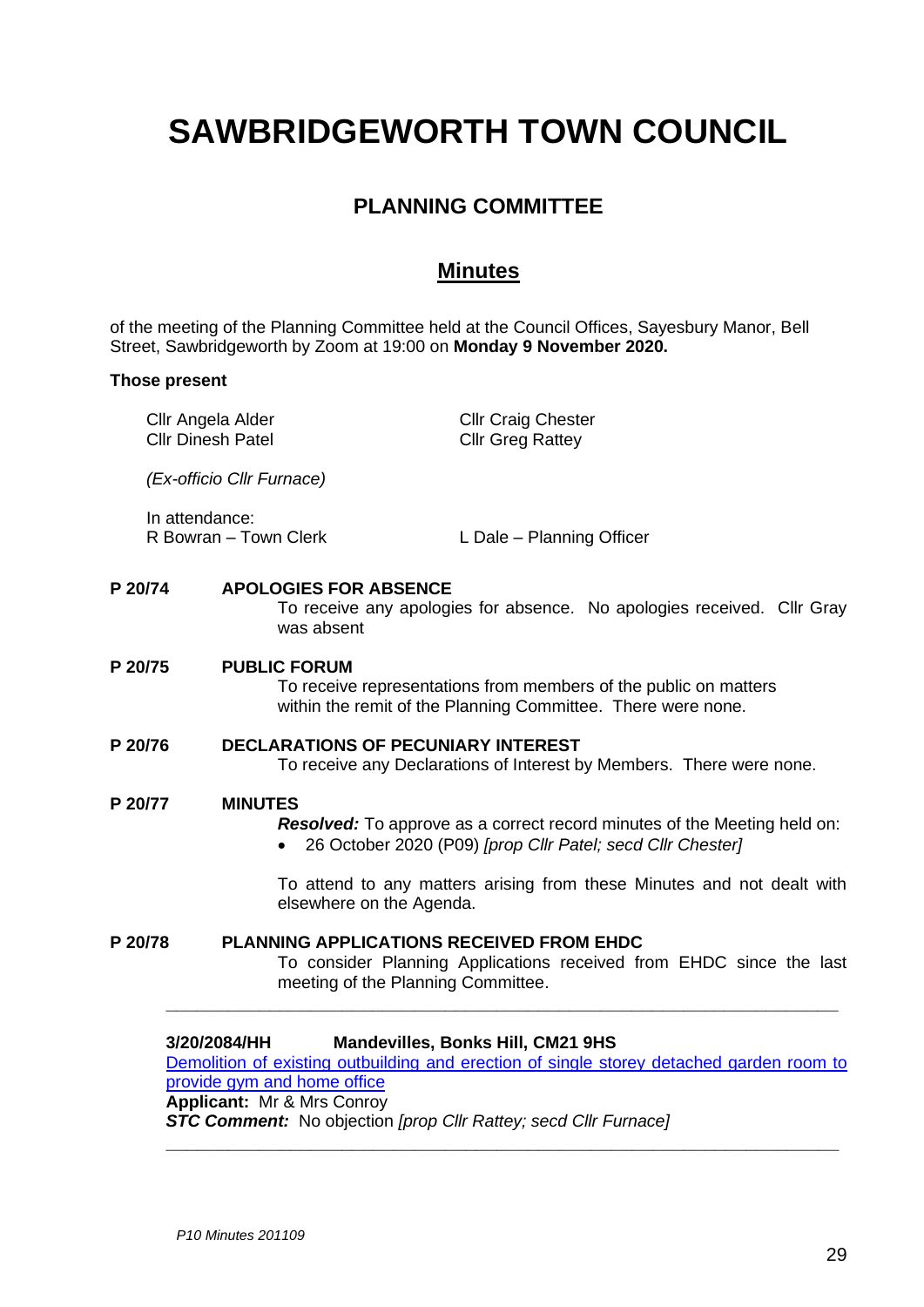#### **3/20/2088/HH Sapsed House, 23 The Forebury, CM21 9BD** [Proposed single storey rear extension](https://publicaccess.eastherts.gov.uk/online-applications/applicationDetails.do?activeTab=documents&keyVal=QIP271GLJ4000)

**Applicant:** Mr & Mrs David Ho *STC Comment:* No objection *[prop Cllr Patel; secd Cllr Rattey]* **\_\_\_\_\_\_\_\_\_\_\_\_\_\_\_\_\_\_\_\_\_\_\_\_\_\_\_\_\_\_\_\_\_\_\_\_\_\_\_\_\_\_\_\_\_\_\_\_\_\_\_\_\_\_\_\_\_\_\_\_\_\_\_\_\_**

## **3/20/2100/PNHH 35 Barnard Road, CM21**

[Single storey rear extension: Depth 6.0 metres, Maximum height 3.3 metres, Eaves](https://publicaccess.eastherts.gov.uk/online-applications/applicationDetails.do?activeTab=documents&keyVal=QIUQRBGL00X00)  [height 3.0 metres. Single storey side extension: Depth 6.0 metres, Maximum height 3.3](https://publicaccess.eastherts.gov.uk/online-applications/applicationDetails.do?activeTab=documents&keyVal=QIUQRBGL00X00)  [metres, Eaves height 3.0 metres](https://publicaccess.eastherts.gov.uk/online-applications/applicationDetails.do?activeTab=documents&keyVal=QIUQRBGL00X00)

**\_\_\_\_\_\_\_\_\_\_\_\_\_\_\_\_\_\_\_\_\_\_\_\_\_\_\_\_\_\_\_\_\_\_\_\_\_\_\_\_\_\_\_\_\_\_\_\_\_\_\_\_\_\_\_\_\_\_\_\_\_\_\_\_\_**

## **Applicant: Ozcan Hassan**

*STC Comment:* No comment until sufficient information available *[prop Cllr Patel; secd Cllr Rattey]*

**\_\_\_\_\_\_\_\_\_\_\_\_\_\_\_\_\_\_\_\_\_\_\_\_\_\_\_\_\_\_\_\_\_\_\_\_\_\_\_\_\_\_\_\_\_\_\_\_\_\_\_\_\_\_\_\_\_\_\_\_\_\_\_\_\_\_\_\_\_\_\_**

## **3/20/2135/HH Chalks Farm, Coney Gree, CM21 0DA**

[Ground floor rear extension with roof lights and replacement of existing front bay windows](https://publicaccess.eastherts.gov.uk/online-applications/applicationDetails.do?activeTab=documents&keyVal=QJ0K1NGLJ7C00)  [with french doors](https://publicaccess.eastherts.gov.uk/online-applications/applicationDetails.do?activeTab=documents&keyVal=QJ0K1NGLJ7C00) **Applicant:** Mr & Mrs Ellis

**\_\_\_\_\_\_\_\_\_\_\_\_\_\_\_\_\_\_\_\_\_\_\_\_\_\_\_\_\_\_\_\_\_\_\_\_\_\_\_\_\_\_\_\_\_\_\_\_\_\_\_\_\_\_\_\_\_\_\_\_\_\_\_\_\_\_\_\_\_\_\_**

**\_\_\_\_\_\_\_\_\_\_\_\_\_\_\_\_\_\_\_\_\_\_\_\_\_\_\_\_\_\_\_\_\_\_\_\_\_\_\_\_\_\_\_\_\_\_\_\_\_\_\_\_\_\_\_\_\_\_\_\_\_\_\_\_\_\_\_\_\_\_\_**

*STC Comment:* No objection *[prop Cllr Patel; secd Cllr Rattey]*

## **P 20/79 LATE PLANNING APPLICATIONS**

To deal with Planning Applications received from EHDC following the Publication of this Agenda and received before 6 November 2020.

## **3/20/2001/NMA 2 Pishiobury Drive, CM21 0AE**

A non-material amendment to approval 3/11/1503/FP (Construction of single storey and two storey rear and side extensions and front porch extension following the demolition of the double garage and conservatory). Amendment to doors to first floor bedroom onto balcony. Repositioned glazed roof to conservatory, replaced with flat roof with roof light. Doors to conservatory amended and side windows omitted and replaced with doors. First floor bedroom windows replaced with doors and Juliet balcony. Roof light added to flat roof over living room.

**\_\_\_\_\_\_\_\_\_\_\_\_\_\_\_\_\_\_\_\_\_\_\_\_\_\_\_\_\_\_\_\_\_\_\_\_\_\_\_\_\_\_\_\_\_\_\_\_\_\_\_\_\_\_\_\_\_\_\_\_\_\_\_\_\_\_\_\_\_\_\_**

**\_\_\_\_\_\_\_\_\_\_\_\_\_\_\_\_\_\_\_\_\_\_\_\_\_\_\_\_\_\_\_\_\_\_\_\_\_\_\_\_\_\_\_\_\_\_\_\_\_\_\_\_\_\_\_\_\_\_\_\_\_\_\_\_\_**

**Applicant:** Mr Walters

*STC Comment:* No objection *[prop Cllr Patel; secd Cllr Rattey]*

## **P 20/80 PLANNING DECISIONS MADE BY EHDC**

To receive Planning Decisions from EHDC.

## **3/20/1505/HH 5 Applegate, CM21 0DR**

Erection of wooden car port to front of property **Applicant:** Mr Peter Hehir

*STC Comment:* No objection.

*EHDC Decision:* Refused. "The proposed carport, by reason of its siting and design, would be out of keeping with and harmful to the character and appearance of the site and the street scene. The proposal would thereby be contrary to Policies DES4 and HOU11 of the East Herts District Plan 2018"

**\_\_\_\_\_\_\_\_\_\_\_\_\_\_\_\_\_\_\_\_\_\_\_\_\_\_\_\_\_\_\_\_\_\_\_\_\_\_\_\_\_\_\_\_\_\_\_\_\_\_\_\_\_\_\_\_\_\_\_\_\_\_\_\_\_\_\_\_\_\_\_**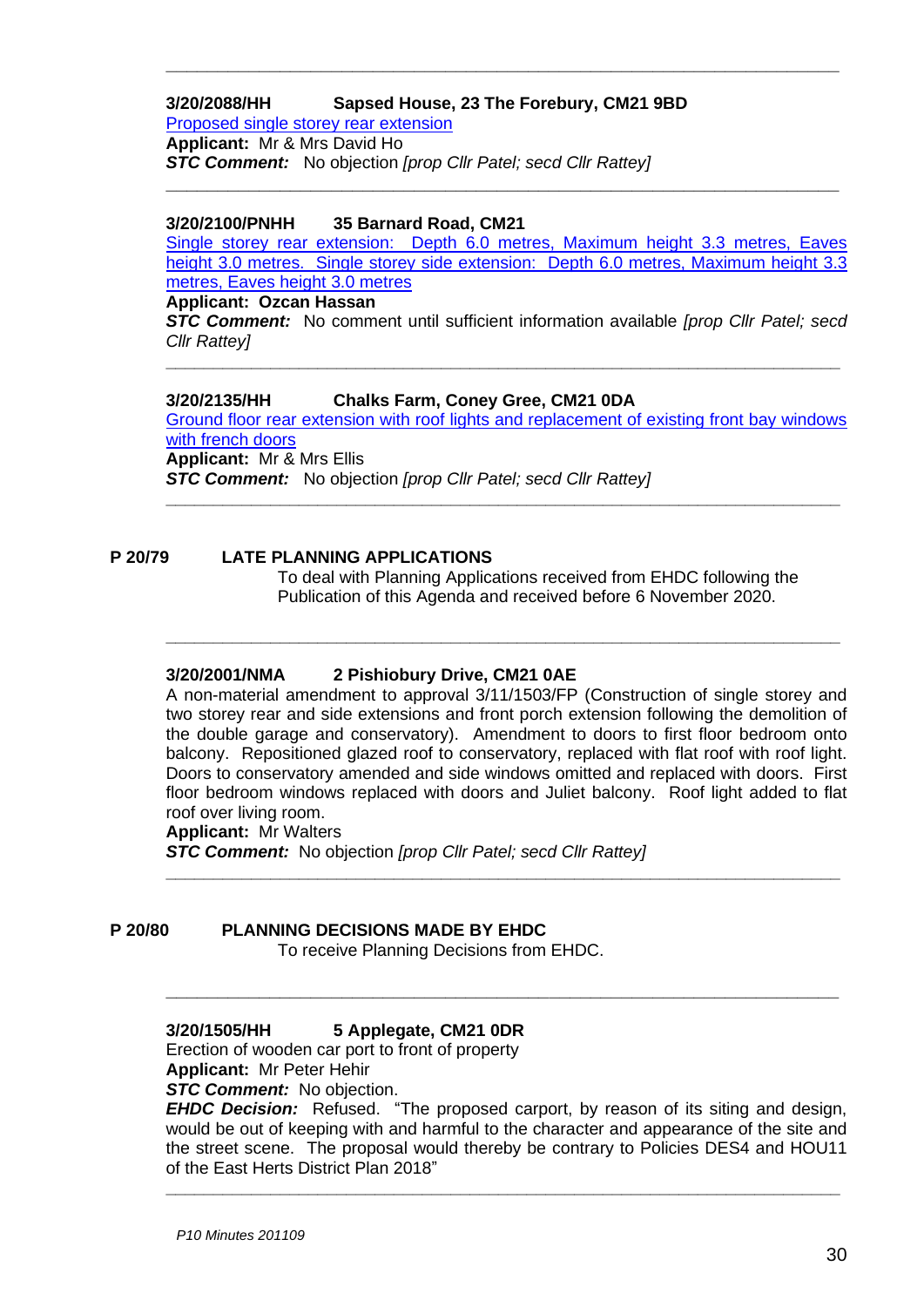## **3/20/1589/ADV Dorringtons Ltd, Station Road, CM21 9JY**

1 non-illuminated fascia sign on pin spacers and 1 non illuminated projecting sign **Applicant:** Dorringtons Ltd *STC Comment:* No objection *EHDC Decision:* Permission/Consent Unnecessary

**\_\_\_\_\_\_\_\_\_\_\_\_\_\_\_\_\_\_\_\_\_\_\_\_\_\_\_\_\_\_\_\_\_\_\_\_\_\_\_\_\_\_\_\_\_\_\_\_\_\_\_\_\_\_\_\_\_\_\_\_\_\_\_\_\_\_\_\_\_\_\_**

**\_\_\_\_\_\_\_\_\_\_\_\_\_\_\_\_\_\_\_\_\_\_\_\_\_\_\_\_\_\_\_\_\_\_\_\_\_\_\_\_\_\_\_\_\_\_\_\_\_\_\_\_\_\_\_\_\_\_\_\_\_\_\_\_\_\_\_\_\_\_\_**

**\_\_\_\_\_\_\_\_\_\_\_\_\_\_\_\_\_\_\_\_\_\_\_\_\_\_\_\_\_\_\_\_\_\_\_\_\_\_\_\_\_\_\_\_\_\_\_\_\_\_\_\_\_\_\_\_\_\_\_\_\_\_\_\_\_\_\_\_\_\_\_**

## **3/20/1656/HH 43 Sayesbury Road, CM21 0EB**

Single storey front extension **Applicant:** Mr Laurence Pateman *STC Comment:* No objection *EHDC Decision:* Application withdrawn by applicant/agent

## **3/20/1662/HH 4 Pishiobury Mews, CM21 0AP**

Single storey rear extension with alterations to canopy roof **Applicant:** Dr Cyrus Fernandes *STC Comment:* No objection *EHDC Decision:* Granted

## **3/20/1674/HH Inglis, Spellbrook Lane West, CM23 4AY**

Demolition of existing double garage. Erection of a single storey side/front extension with an extended hipped roof, a front porch and a new replacement outbuilding for a single garage and games room at ground floor and office at first floor with dormers to the front and rear elevation

**\_\_\_\_\_\_\_\_\_\_\_\_\_\_\_\_\_\_\_\_\_\_\_\_\_\_\_\_\_\_\_\_\_\_\_\_\_\_\_\_\_\_\_\_\_\_\_\_\_\_\_\_\_\_\_\_\_\_\_\_\_\_\_\_\_\_\_\_\_\_\_**

**Applicant:** Smithsplans

*STC Comment:* No objection

*EHDC Decision:* Refused. "The proposed development would constitute an extension or alterations, together with previous additions, that would result in disproportionate additions over and above the size of the original building. Therefore, the proposal equates to inappropriate development in the Green Belt. There would be other harm due to the loss of the openness of the Green Belt. Other considerations would not clearly outweigh the harm by reason of inappropriateness and loss of openness. Consequently, the very special circumstances required to approve inappropriate development in the Green Belt do not exist. The proposed development would be contrary to Policy GBR1 of the East Herts District Plan (2018) and Section 13 of the National Planning Policy Framework (2019)." & " The proposed outbuilding, by reason of its inappropriate size, scale and design, would add considerable bulk and mass to the site that would fail to appear subservient in scale and would fail to achieve a high standard of design to respond to the context of the site, or to reflect local distinctiveness. The development would therefore be harmful to the character and appearance of the site and the surrounding area. The proposal would thereby be contrary to Policies DES4 and HOU11 of the East Herts District Plan 2018 and the National Planning Policy Framework."

#### **3/20/1688/HH 117 West Road, CM21 0BW**

Demolition of conservatory. Erection of a two storey rear extension and external alterations

**\_\_\_\_\_\_\_\_\_\_\_\_\_\_\_\_\_\_\_\_\_\_\_\_\_\_\_\_\_\_\_\_\_\_\_\_\_\_\_\_\_\_\_\_\_\_\_\_\_\_\_\_\_\_\_\_\_\_\_\_\_\_\_\_\_\_\_\_\_\_\_**

**\_\_\_\_\_\_\_\_\_\_\_\_\_\_\_\_\_\_\_\_\_\_\_\_\_\_\_\_\_\_\_\_\_\_\_\_\_\_\_\_\_\_\_\_\_\_\_\_\_\_\_\_\_\_\_\_\_\_\_\_\_\_\_\_\_\_\_\_\_\_\_**

**Applicant:** Mr & Mrs Taylor *STC Comment:* No objection *EHDC Decision:* Granted